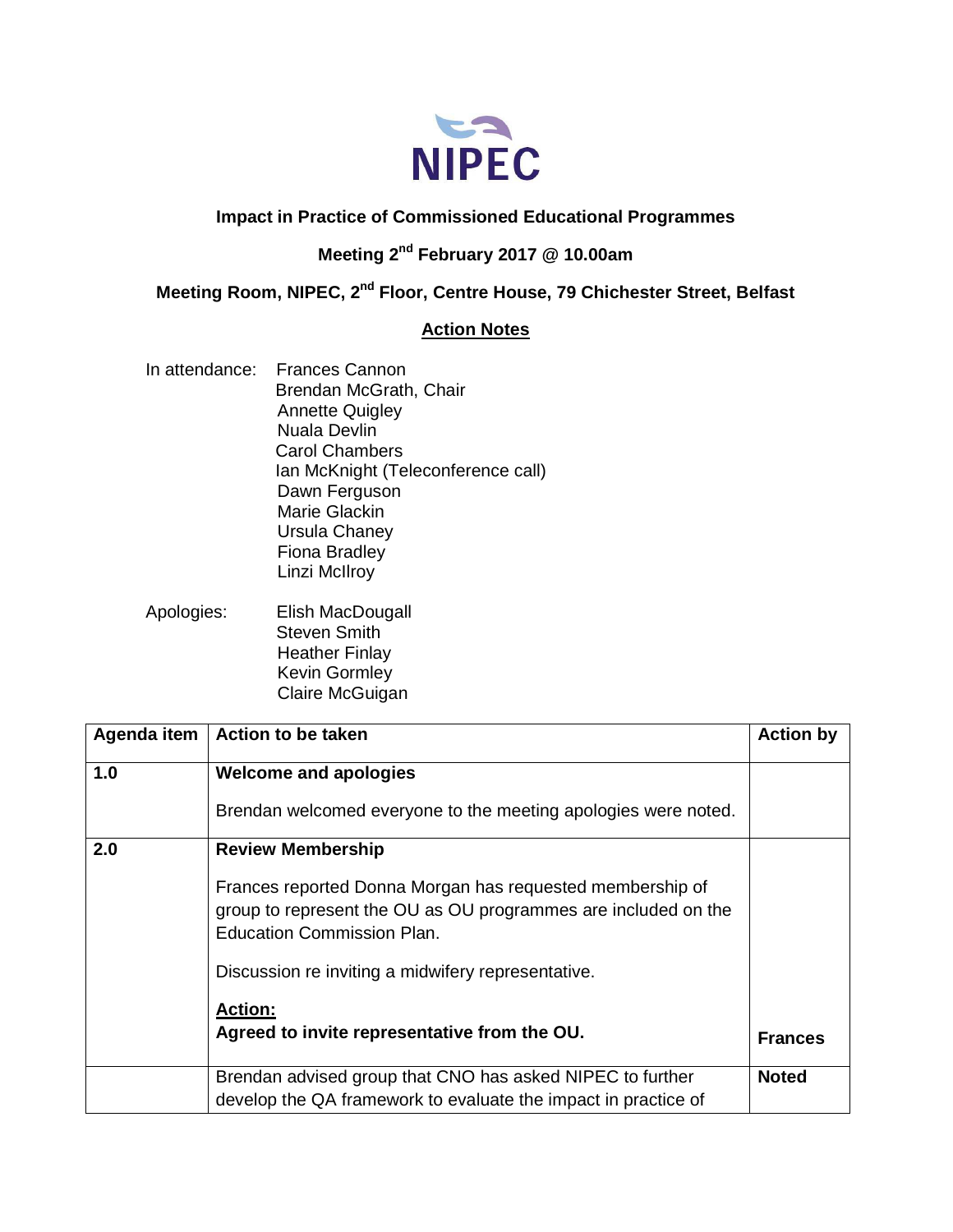|    | commissioned education programmes and this was the purpose of<br>this group.                                                                                                                                                                                     |                |
|----|------------------------------------------------------------------------------------------------------------------------------------------------------------------------------------------------------------------------------------------------------------------|----------------|
| 3. | <b>Review Project Intuition Document (PID)</b>                                                                                                                                                                                                                   |                |
|    | Draft PID was circulated prior to meeting. Frances took members<br>through PID. Brendan led a discussion around the scope of the<br>project.                                                                                                                     |                |
|    | Action:                                                                                                                                                                                                                                                          |                |
|    | The scope should include short course programmes with or<br>without academic award: for example 6 day programmes<br>delivered by CEC. It was agreed the framework should be<br>broad enough to be utilised to evaluate impact on practice of<br>such programmes. |                |
|    | Action:<br><b>Frances to amend PID.</b>                                                                                                                                                                                                                          | <b>Frances</b> |
| 4. | <b>Models of Evaluation:</b>                                                                                                                                                                                                                                     | <b>NOTED</b>   |
|    | Frances took members through the various models of evaluation<br>see Appendix 1.                                                                                                                                                                                 |                |
|    | Frances gave a brief overview of the key messages from literature<br>reviewed in the preparation of the PID                                                                                                                                                      |                |
|    | Brendan led a discussion in relation to the models.                                                                                                                                                                                                              |                |
|    | There was consensus opinion about the Learning Evaluation Model<br>from Kirkpatrick to Brinkerhoff (Appendix 2) was the most relevant<br>model for the purposes of this project.                                                                                 |                |
|    | There was a lengthy discussion as to how the model might be<br>adapted or used.                                                                                                                                                                                  |                |
|    | <b>Next Steps:</b>                                                                                                                                                                                                                                               |                |
|    | Action 1: Frances to prepare a summary of the literature review.                                                                                                                                                                                                 |                |
|    | Action 2: A sub group to be convened to consider how the<br>Kirkpatrick to Brinkerhoff model could be used to measure the<br>impact of education programmes in practice.                                                                                         |                |
|    | The subgroup to prepare a range of prompter questions relating to<br>each level within the model and share at the next steering group<br>meeting.                                                                                                                |                |
|    |                                                                                                                                                                                                                                                                  |                |